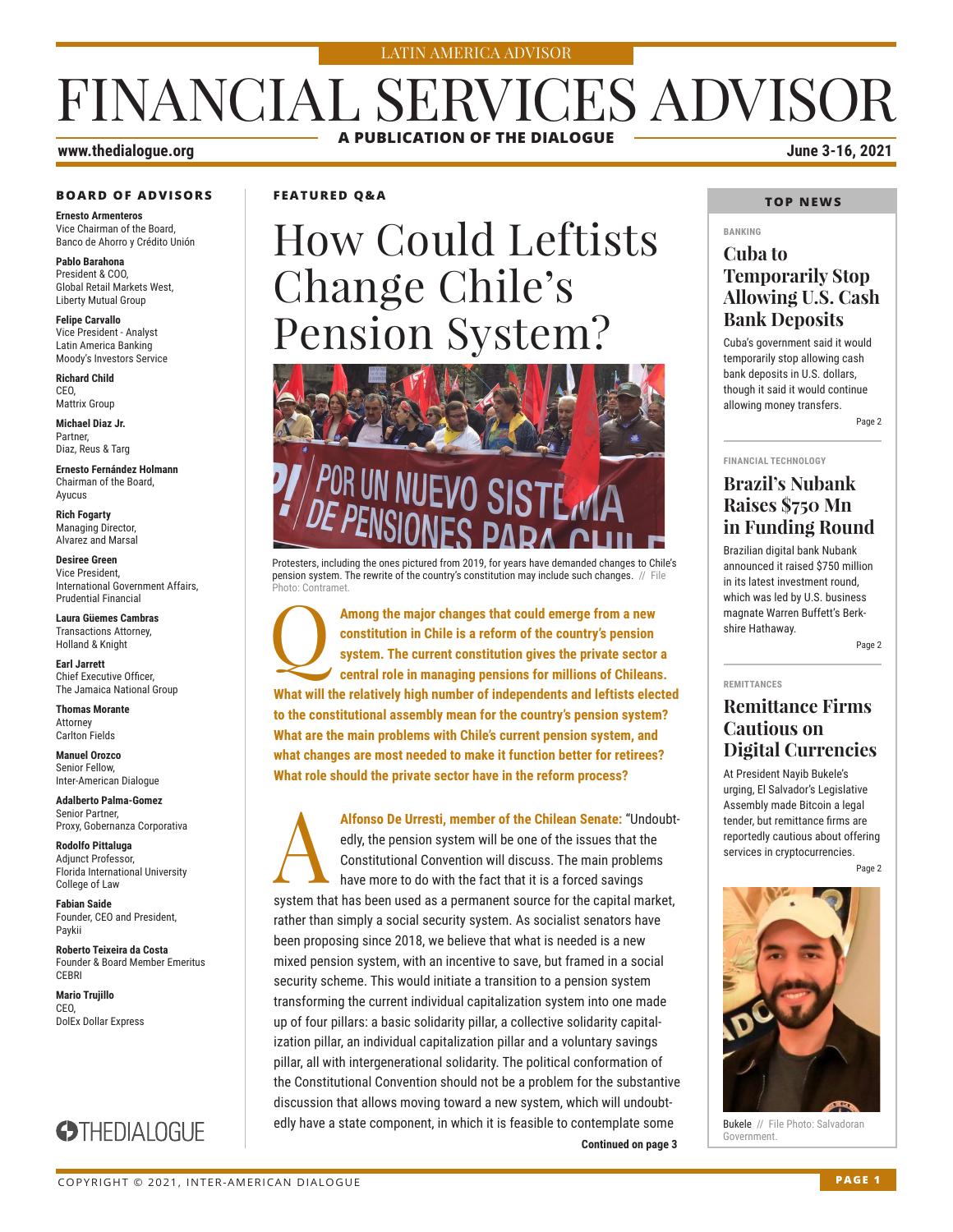#### **BANKING NEWS**

# Cuba to Temporarily Stop Allowing U.S. Cash Bank Deposits

The Cuban government said June 10 that it would temporarily stop allowing cash bank deposits in U.S. dollars while still accepting transfers, Reuters reported. It was unclear how long the suspension will last, the Miami Herald reported. The announcement came just before Cuba's government was due to present its annual resolution to end the longtime U.S.

**Some Cuba analysts saw the move as an attempt to control the black-market price of the dollar.**

embargo on the Caribbean nation at the United Nations General Assembly. In announcing the move, the Cuban central bank shifted the blame to U.S. sanctions, saying they restricted the country's ability to use dollars abroad. "It is ever more difficult for Cuba to find international banking or financing institutions willing to receive, convert or process U.S. currency in cash," the bank said in a statement disseminated by state-run news media. Some Cuba analysts saw the move as an attempt to control the black-market price of the dollar, which has spiraled to more than twice the official exchange rate since the Communist-run country began opening stores selling hard currency and stopped selling dollars due to a lack of cash available, Reuters reported. More than 20 banks have stopped processing transactions involving Cuba since former U.S. President Donald Trump tightened sanctions on the country, said central bank Vice President Yamile Berra Cires. Cuban and foreign bank account holders on the island will have until June 21 to deposit dollars in their accounts, the Miami Herald reported.

#### **FINANCIAL TECHNOLOGY NEWS**

# Brazil's Nubank Raises \$750 Million in Latest Round

Brazilian digital bank Nubank announced June 8 it raised \$750 million in its latest investment round, led by U.S. business magnate Warren Buffett's Berkshire Hathaway, Folha de S.Paulo reported. Berkshire Hathaway invested \$500 million in the Brazilian fintech in the round, which was an extension of Nubank's \$400 million Series G round announced in January, Forbes reported. A second extension totaled \$250 million and was led by Sands Capital, with several other funds including Invest, Sunley House Capital, CPP Investments, MSA Capital, Tarsadia Capital and Chinese tech company Tencent participating, as well as Brazil's Absoluto Partners and Verde Asset Management. With both extensions, Nubank's eighth fundraising round reached \$1.15 billion, the largest ever raised by a technology company in Latin America, Forbes reported. The latest investments give the bank a valuation of \$30 billion, up from \$25 billion at the time of its previous fundraising, Reuters reported, citing an unnamed source familiar with the situation. That figure would make Nubank worth just slightly less than Banco Santander Brasil, the South American nation's third-largest lender with more than 2,000 branches. The valuation also puts Nubank on par with technology start-ups such as California-based Robinhood Markets and China's Lufax, although it still lags Chinese company Ant Group, Reuters reported.

#### **REMITTANCES NEWS**

# Remittance Firms Reportedly Cautious on Crypto Services

Despite El Salvador's move to make Bitcoin a legal tender, remittance firms are being

#### **NEWS BRIEFS**

### **Brazil's BTG Pactual Acquires Minority Stake in Perfin**

Brazil's Banco BTG Pactual has acquired a minority stake in Perfin, an asset manager and wealth management platform, Reuters reported June 14. Perfin has 21 billion reais (\$4.11 billion) under custody and is likely to enhance BTG's investment platform. BTG Pactual did not disclose the size of the stake nor the amount it paid for it.

### **Mastercard Temporarily Drops Branding From Copa América Games**

Mastercard has decided to temporarily drop its branding from the Copa América soccer tournament, which is taking place in Brazil, over concerns about Covid-19 in the South American country, Reuters reported. Mastercard said in a statement that it decided not to "activate" its sponsorship, though it remains a sponsor, as it has been since 1992, the wire service reported. Earlier this month, the tournament's organizers unexpectedly relocated the tournament to Brazil, despite the country's struggle with one of the world's worst rates of Covid-19 cases and deaths. Co-hosts Colombia and Argentina were dropped because of civil unrest and a surge in Covid-19 cases, respectively.

### **Mexican Fintech Clip Receives \$250 Million in Capital Investments**

Clip, a payments financial technology start-up, has received \$250 million in capital investment from SoftBank's Latin American Fund and Viking Global Investors, Bloomberg News reported June 10, citing the company's founder and chief executive officer, Adolfo Babatz. The investments give the start-up a valuation of \$2 billion, the news service reported. "We are planning to grow aggressively and hire about 320 people in the next 18 months," said Babatz.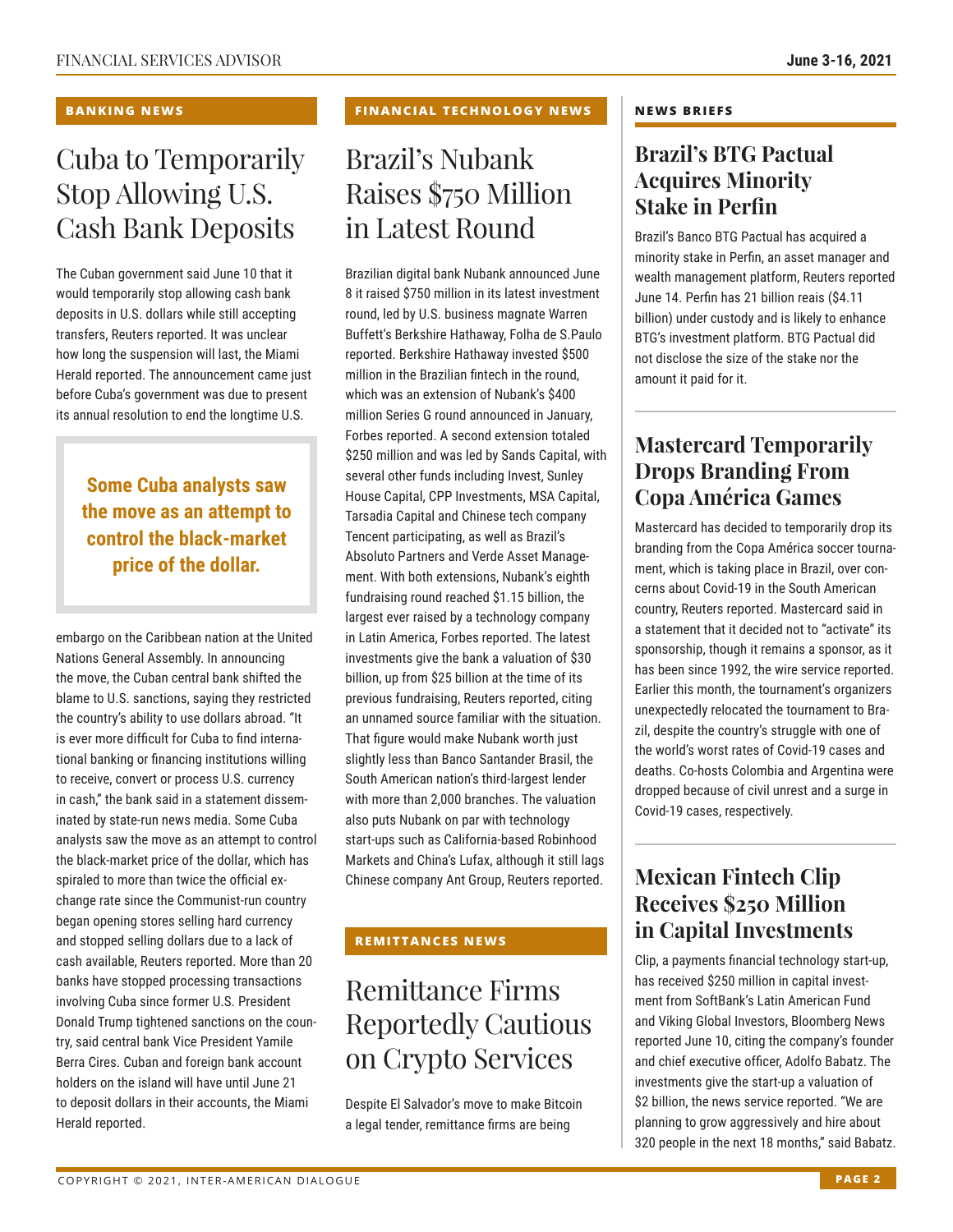cautious about offering services related to cryptocurrencies, Reuters reported June 11. Salvadoran President Nayib Bukele has touted Bitcoin's use as a currency for remittance transfers to the Central American nation. However, just a few money-transfer companies are dabbling in the digital currency, the wire service reported. "For Western Union and some of the other remittance providers keep in mind that most of the volume in the remittance industry is going from developed markets to emerging markets primarily to people—families and friends—that operate in cash," Kenneth Suchoski, U.S. payments and fintech analyst at Autonomous Research, told Reuters. "To the extent that Bitcoin isn't adopted and there's not widespread acceptance, these remittance providers are still going to be relevant for the years to come." Western Union had tested the use of Bitcoin and other digital currencies in the past but has not found a good "use case" that significantly saved costs, Suchoski added. Less than 1 percent of global remittance transfers are in Bitcoin, he estimated. However, cryptocurrencies are expected to account for a growing share of remittances, which total more than \$500 billion annually. Among the companies that do offer services related to digital currencies is MoneyGram International, which announced last month that it would allow its customers to use cash to buy and sell Bitcoin at 12,000 retail locations in the United States, Reuters reported. MoneyGram is offering the service in partnership with Coinme, the largest licensed crypto cash exchange in the United States. "We've built a bridge to connect bitcoin and other digital currencies to local fiat currency," MoneyGram told the wire service in a statement. "As crypto and digital currencies rise in prominence, a core barrier to further growth is the on/off ramps to local fiat currencies." Western Union and other money-transfer companies including Wise, WorldRemit, Remitly, Xoom and Ria Money Transfer did not respond to the wire service's requests for comment. El Salvador on June 9 became the first country in the world to make Bitcoin a legal tender. Bukele had called for the move, and the country's Legislative Assembly approved the measure with 62 out of a possible 84 votes. "It will bring financial inclusion, investment, tourism, innovation and

#### **FEATURED Q&A / Continued from page 1**

type of private participation, but with a different framework and objectives. The fact that the most conservative political forces have become more underrepresented than they had expected will prevent them from making a corporate defense of institutions such as the AFPs and having to undertake a debate that makes it possible to have a system that establishes truly decent pensions for workers."

Alejandra Cox Edwards, president of the AFP Association<br>of Chile: "Chile's constitution<br>establishes the right to social **ident of the AFP Association of Chile:** "Chile's constitution establishes the right to social security, and the state has the responsibility to regulate the provision of benefits through public or private institutions, with the possibility of mandating contributions toward such provisions. The pension system established by law mandates contributions toward pensions, giving individuals the right to choose the administrator of these contributions. The administrators are private and highly regulated by the pension authority. Pensions are determined by the sum of two benefits: one resulting from individually accumulated contributions (mandated and voluntary) and their returns; and the solidarity pension provided by the state. Currently, the vast majority of individuals arrive to pension age with fewer than 30 years of contributions, which cannot generate a complete pension. In the last four years, 72 percent of women and 44 percent of men have retired with fewer than 20 years of contributions. In addition, the solidarity pillar has proven to be insufficient as it covers only the poorest 60 percent. Chile has just elected a Constitutional Convention with important representation of independents and the extreme left. The convention will likely examine the reasons behind the long delay in reaching a political agreement on pensions, a policy area where citizens have demanded changes. There are deep ideological differences among citizens and among members of Congress with respect

to the role of private versus public providers in pensions, although the majority wants to maintain ownership of the accumulated funds in the current system. We don't know the final solution to this impasse, but it is unlikely to emanate from the new constitution."

Olivia S. Mitchell, director of<br>the Boettner Center for Pensions and Retirement Research<br>at the Wharton School of the<br>University of Penneylyenia: "Chile is the **the Boettner Center for Pensions and Retirement Research at the Wharton School of the** 

**University of Pennsylvania:** "Chile is the fastest-aging country in Latin America: by 2030, almost one quarter of the population will be over age 60. Moreover, Chileans live long after age 60, requiring them to work longer and save much more to be able to care for themselves for decades in retirement. There needs to be a common retirement age for both men and women, and the retirement age will have to rise—70 will soon become the norm in a number of countries around the world, and work to age 75 or 80 is likely to become necessary for many people who have failed to make provisions for their own old age. I served on the last Pension Reform Commission in Chile in 2014-2015, and even then it was clear that there was a deep divide between those who wanted to reform the existing system (I was in that group), and another group who wanted to eliminate the AFP system. Some of the members wished to destroy it quickly, and others sought to kill it slowly, but their push was to end funded pensions and move to a complete pay-as-you-go program. The problem then was, and it is worse now, that Chile's aging work force cannot sustain such a program. There are simply too few young people entering the work force to be able to bear the kinds of taxes that would be required to keep all the older people financially secure. Moreover, imposing such high taxes on the young would be an important disincentive for the young to keep working. Unfortunately, there have been no new ideas since that time. Instead, the anti-AFP group has grown stronger, and it appears to have won

**Continued on page 6**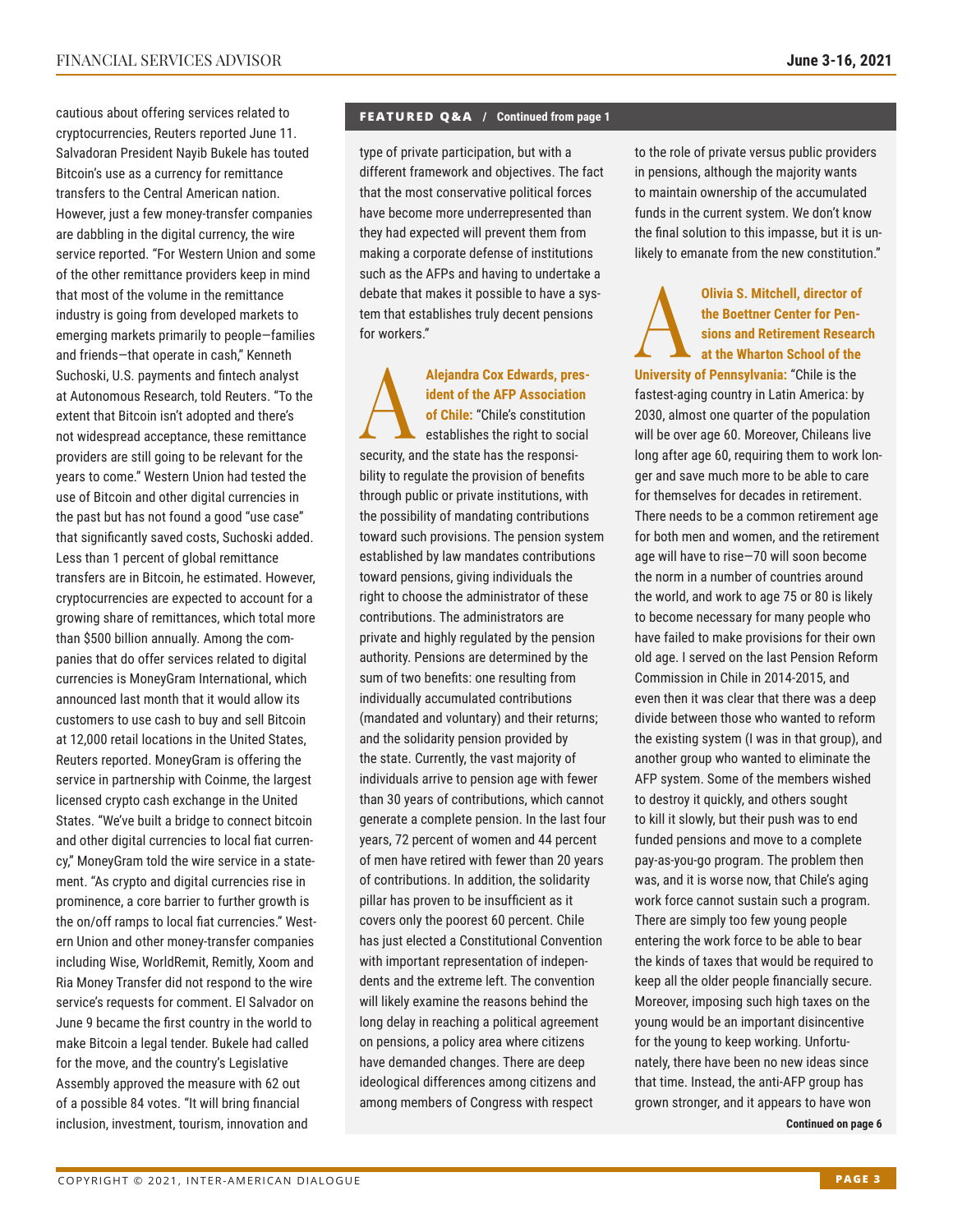economic development for our country," Bukele said before the vote, CBS News reported. The same day, Bukele said in a tweet that he had instructed the head of the state-owned geothermal company to put together a plan to use volcanic energy for mining Bitcoin.

#### **POLITICAL NEWS**

# Nicaraguan Police Arrest Another Opposition Politician

Police in Nicaragua have arrested another opposition politician, bringing to 13 the number of opposition members detained since the beginning of June in an expanding crackdown on foes of President Daniel Ortega, the Associated Press reported June 14. In the latest arrest, 10 agents in plainclothes and wearing hoods seized Víctor Hugo Tinoco, the leader of political movement Unamos and a former Nica-

**The crackdown comes ahead of Nicaragua's presidential election, which is scheduled for Nov. 7.**

raguan foreign minister and ambassador to the United Nations, the wire service reported. Tinoco was detained late June 13 at a shopping mall. Tinoco's arrest brought to six the number of opposition members detained that weekend. Another Unamos party leader, Suyen Barahona, was seized earlier on June 13. Unamos activist Tamara Dávila was also arrested, as were ex-Sandinista dissidents Dora María Téllez and Hugo Torres and another opposition member, Ana Margarita Vijil. Former Sandinistas who have criticized Ortega for nepotism and autocratic ways as well as continual re-elections formed Unamos. Nicaraguan police said they arrested the opposition members on charges related to a law that the ruling-party dominat-

### **THE DIALOGUE CONTINUES**

# Would Reversing U.S. Remittance Rules Help Cubans?

White House officials have said<br>the administration of U.S. Pres-<br>ident Joe Biden will lift Trump-<br>era restrictions on the amount **the administration of U.S. President Joe Biden will lift Trumpera restrictions on the amount of remittances that Cuban-Americans can send to relatives on the island. The administration is also expected to allow Western Union to restart remittance services to Cuba, which the Trump government had blocked, the Los Angeles Times reported earlier this year. What has been the result of the previous administration's restrictions on remittances to Cuba? What would come from the lifting of those restrictions? How much do Cuban citizens benefit from remittances, and to what extent does Cuba's government gain from them?**

**Hugo Cuevas-Mohr, director**<br>of Mohr World Consulting an<br>IMTC Conferences: "The result<br>of the Trump administration's<br>restrictions on remitteness to Cube west **of Mohr World Consulting and IMTC Conferences:** "The result of the Trump administration's restrictions on remittances to Cuba was to stop larger, more U.S.-dependent companies from sending money to Cuba. They also pushed remittances to the island to alternative channels—relatives are now sending money through other countries and an array of informal pathways. This has always been the case when governments try to stop remittances or make it harder for

ed National Assembly passed in December that gives Ortega's government the power to unilaterally declare citizens "terrorists" and "traitors to the homeland" and prohibit them from running as candidates, the AP reported. The law also allows for punishing people "who lead or finance a coup ... encourage foreign interference, ask for military intervention ... propose or plan economic blockades, applaud and champion the imposition of sanctions against Nicaragua or its citizens." The crackdown comes ahead of Nicaragua's presidential migrants to send money home to their loved ones. The volume of remittances to Cuba might have dropped, and the cost of sending has increased. When the restrictions are lifted, compliant companies will come back online and begin, once more, to build their customers' trust. And the industry will again begin to strive for transparency. Every country benefits from receiving remittances, and Cuba is no different. Most of the very small private businesses that have been allowed in Cuba have started, and are being maintained by relatives living abroad, through remittances. As to opposed to other Latin American governments that allow banks to control the distribution of remittances, Cuba does it through government-controlled institutions. For remittance-dependent families, it is a matter of having a better life; for countries, it is a matter of getting access to cheaper dollars from remittances to improve their balance of payments. In the end, remittances should be a human right."

**EDITOR'S NOTE: The comment above is a continuation of t[he Q&A publis](http://www.thedialogue.org/wp-content/uploads/2021/06/FSA210602.pdf)hed in the May 20-June 2 issue of the Financial Services Advisor.**

election, which is scheduled for Nov. 7. Ortega, who has been in office since 2007, is seeking to extend his rule. In a statement June 13, Nicaragua's government characterized the arrests as legitimate. "The only thing that this group of opposition usurpers share in common is their allegiance to the government of the United States of America and the fact that they have directly or through their respective NGOs, received millions of dollars in U.S. taxpayer money through USAID, NED, IRI and other agencies, aimed at overthrowing the elected govern-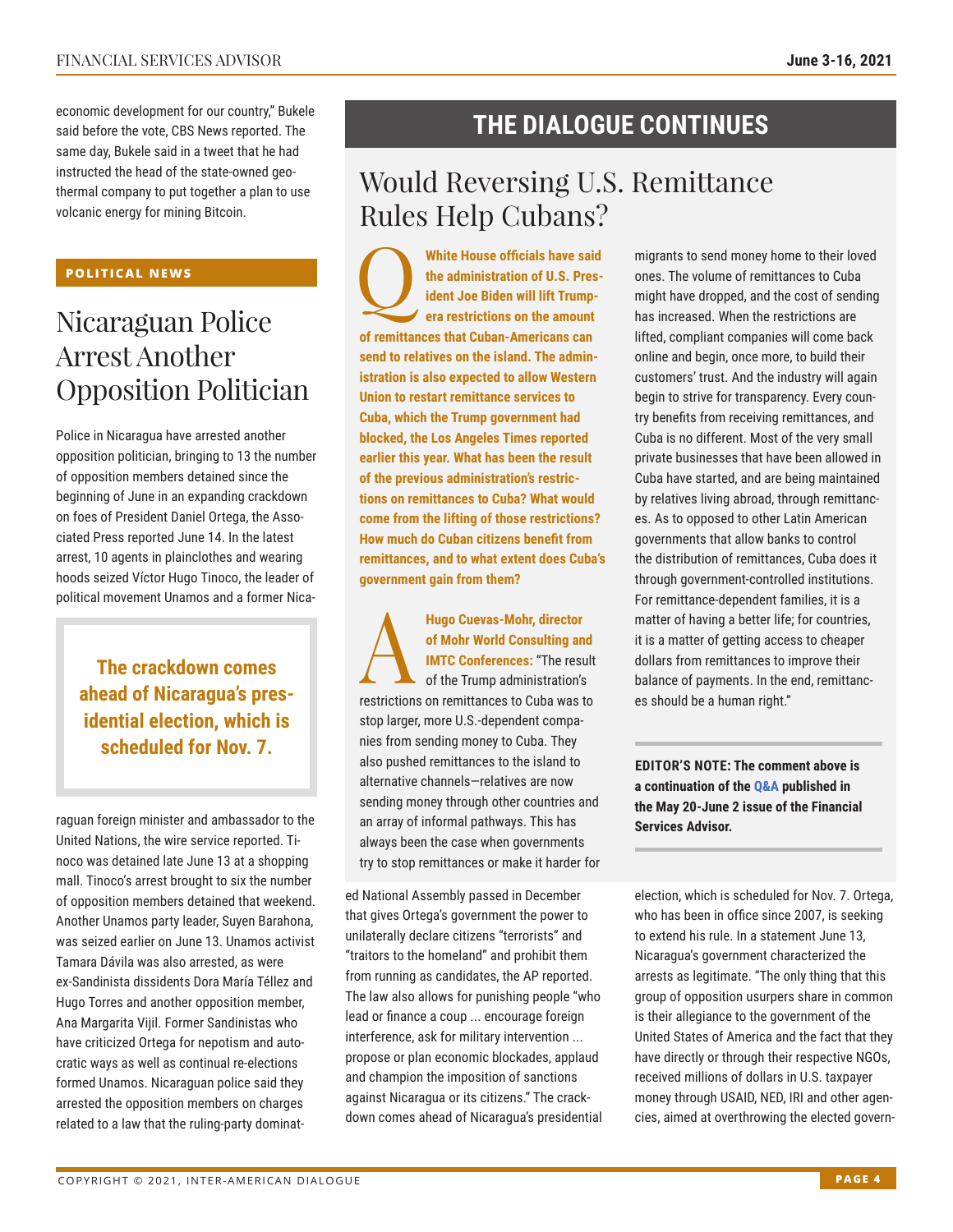#### **NEWS BRIEFS**

### **Colombia's Duque Taps Pinzón as Ambassador to U.S.**

Colombian President Iván Duque on June 14 tapped Juan Carlos Pinzón, a former defense minister, to be the country's new ambassador to the United States, the Associated Press reported. Pinzón, 49, is expected to take over the embassy in August. He had previously held the post between 2015 and 2017, when Colombia's government signed a peace deal with the Revolutionary Armed Forces of Colombia, or FARC. Pinzón later became a critic of the peace agreement, saying its terms were too lenient on the top commanders of the former rebel group, the AP reported.

### **No Evidence of Serious Irregularities in Peru Presidential Election: OAS**

The Organization of American States has said it found no evidence of serious irregularities in Peru's presidential runoff, but it also called on candidates "not to be proclaimed winners until all the challenges have been resolved," BBC News reported. Results from Peru's election on June 6 are not yet final, though socialist Pedro Castillo has held on to a razor-thin lead of about 60,000 votes when ballot counting was finalized. Right-wing Keiko Fujimori has claimed fraud without providing evidence.

### **Grynspan Approved as Head of U.N. Trade & Development Body**

The U.N. General Assembly on June 11 approved the nomination of Costa Rican economist Rebecca Grynspan to be the secretary general of the United Nations Conference on Trade and Development, or UNCTAD, the Associated Press reported. Grynspan, a former vice president of Costa Rica, is the first woman and Central American to head the Geneva-based trade and development agency.

ment of President Comandante Daniel Ortega Saavedra," Nicaragua's government said in a statement. The U.S. government has criticized the crackdown. "The United States condemns this ongoing campaign of terror in the most unequivocal terms and considers President Ortega, Vice President Murillo, and those complicit in these actions responsible" for the safety of those arrested, a State Department spokesperson told The Wall Street Journal.

# Authorities in Costa Rica Make Arrests in Large Graft Probe

Costa Rican authorities on June 14 carried out dozens of searches and arrests in connection with a massive public corruption investigation related to the awarding of road construction and maintenance contracts, the Associated Press reported. The probe is one of the most impactful public corruption investigations in the country, according to the director of the Judicial Investigation Organization, Walter Espinoza. The case allegedly involves a series of bribes, from cars to properties, cash and personals favors, by a group of private firms to public officials in exchange for securing government contracts, Espinoza said, the AP reported. He added that the scheme caused a \$127 million deficit in the budget for road works from 2018 to 2020, Reuters reported. Authorities executed 57 searches, 14 of them of public institutions, including the offices of the president. Eighteen officials and 11 businessmen were arrested, and Espinoza said dozens more were under investigation. One of the judicial orders was for the arrest of one of President Carlos Alvarado's closest advisors, Camilo Saldarriaga, who resigned from his post on June 14, Reuters reported. Saldarriaga, 29, advised the president on infrastructure matters. He is under investigation for allegedly participating in the scheme in exchange for money, cars and sexual services. Saldarriaga has denied wrongdoing and said he was resigning to focus on his defense. "I feel enormous indignation, frustration and anger at the acts of corruption in the public works contracts,"

Alvarado said on June 14 in an appearance on Facebook Live. "This type of behavior is absolutely unacceptable," he added.

#### **ECONOMIC NEWS**

# Economic Impact of Lockdowns Will Be Mild: Chile's Marcel

The economic impact of continued coronavirus-related lockdowns in Chile will be mild, central bank President Mario Marcel told Bloomberg TV in an interview broadcast June 11. He said the country's economy is more resilient to lockdowns than it was last year. Chile's output gap is closing faster than expected, and it is experiencing inflationary pressure from oil and transportation costs, Marcel said in the interview. In this context, the central bank board is evaluating the possibility of raising interest rates over the next several meetings. His comments came as President Sebastián Piñera recently announced sprawling new restrictions in Santiago amid a surge in cases of Covid-19 despite the Andean nation having nearly 60 percent of the population fully vaccinated, BBC News reported.

# Colombia to Propose 'Consensus' Tax Reform: Restrepo

Colombia's government will submit a "consensus" tax reform plan to Congress in the coming weeks, new Finance Minister José Manuel Restrepo said June 10, Reuters reported. President Iván Duque's administration in April had presented a proposal that sparked massive and sometimes deadly demonstrations, pushing it to withdraw its initial reform plan. However, there are less than two weeks until the current legislative session is set to end. Senator Carlos Abraham, who accompanied Restrepo during the announcement, said the proposal is unlikely to be debated this session.